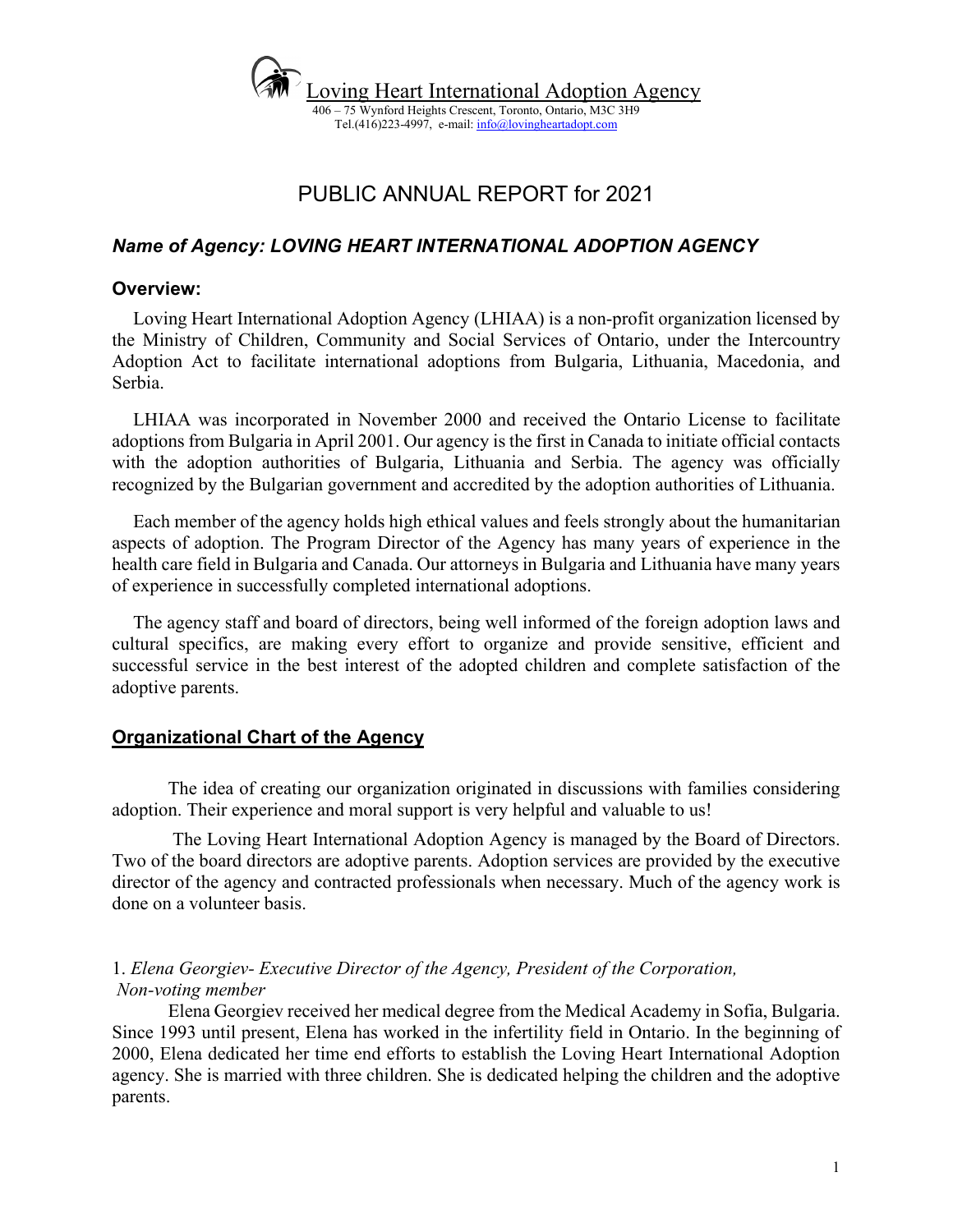

*2. Clara Martin – Board Director, Vice- president of the Corporation, Voting Member*

Clara Martin received her RN from the Atkinson School of Nursing at Toronto Western Hospital in 1969, then attended the University of Toronto where she graduated in 1972 with a BScN. For most of her nursing career she worked as a Public Health Nurse with Toronto Public Health in several different areas. She visited many families during those years, educating them on various health issues and connecting them to community resources as appropriate. In Nov. 2008, she retired from nursing to pursue other interests.

She believes that all children should be raised by loving parents so that they can achieve their potential.

#### *3. Elizabeth Day – Board Director, Secretary of the Corporation, Voting Member*

Elizabeth Day graduated from the University of Toronto in 1985 with degree in Occupational Therapy. From 1985 to 1989 she worked for Sunnybrook and Women's College Health Science Centre. From 1989 Elizabeth works for the Hospital for Sick Children, Toronto in various areas including the Preschool Assessment and Sensory-Motor Dysfunction. After the adoption of her daughter from Bulgaria in 2002, Elizabeth Day works as a rehabilitation therapist in Barrie hospital, Ontario. She is married with two children.

#### *4. Karolina Pironkova – Board Director, Treasurer of the Corporation, Voting Member*

Karolina Pironkova graduated from the School of Economics, Bulgaria in business administration in 1982. After her graduation of the Toronto School of Business in 1996, she became an assistant accountant. At present, she is an office manager of the accounting department of a Canadian company. She is an adoptive mother.

She believes that many children would change their life for good once they are placed in a loving and caring family environment.

# **Complaint Procedure**

Complaints related to the adoption facilitating services provided by the agency are addressed in writing within 30 days of the occurrence to the executive director. If an agreement is not reached, the written complaint shall be addressed to the Board of Directors. Chair of the Board: Clara Martin. Contact email: *clara.r.martin@gmail.com* 

If an agreement cannot be reached with the agency, a complaint can be filed with the Ministry of Children, Community and Social Services, Private and International Adoption unit.

The provisions of the *Arbitrations Act* (Ontario) apply to any Court application pursuant to this section.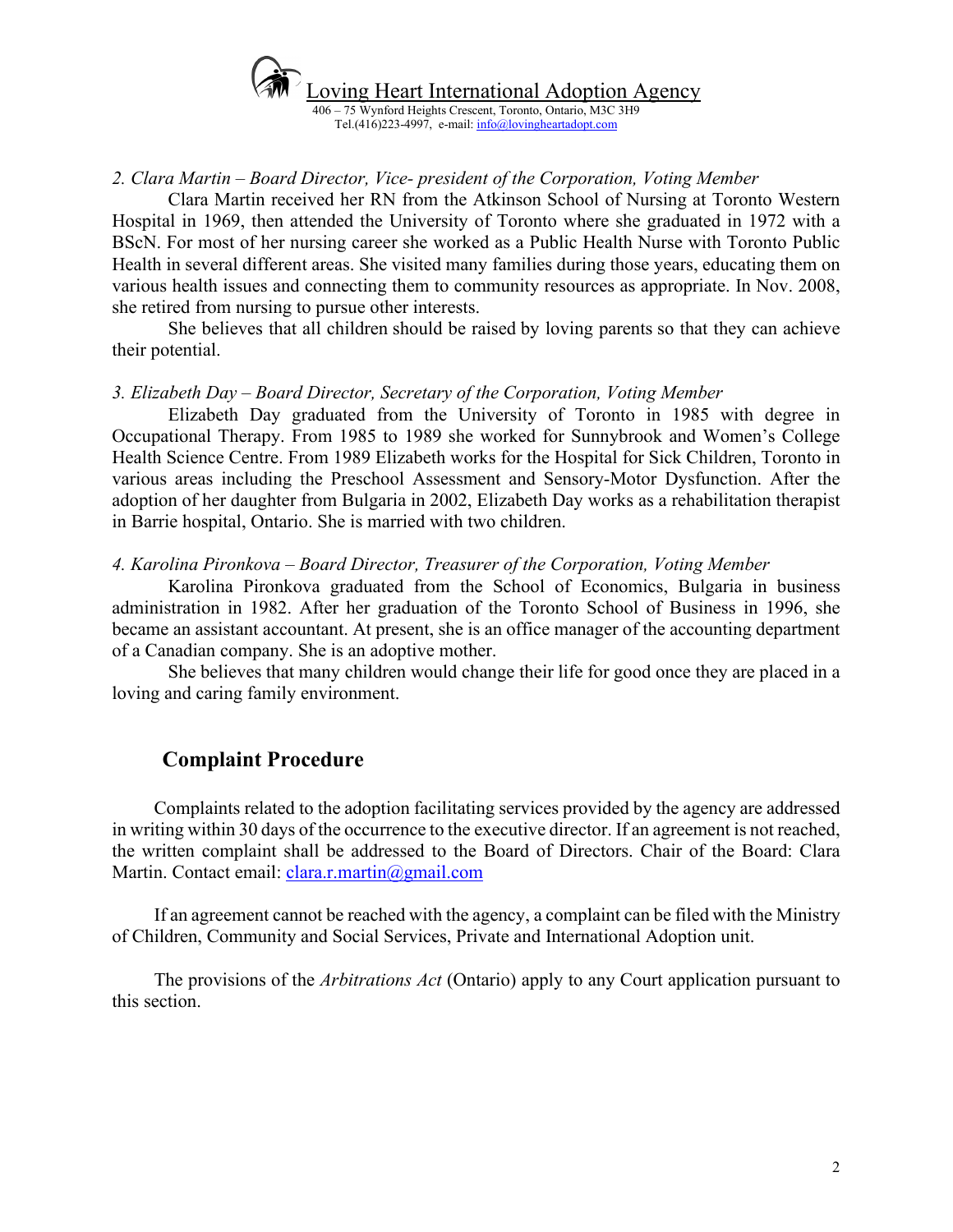

## **Financial Status**

The agency has conducted appropriate financial reporting. The Agency remains in a viable financial situation. Individual financial reports are submitted to the Ministry annually (this is a licensing condition). An annual financial report is prepared by an experienced accounting firm and reviewed by the board of directors.

The agency's financial policy is to bill the adoptive applicants in stages based on the corresponding services provided. The money received is held in trust to be withdrawn by the agency to cover the expenses incurred during the specific stages of the adoption process. Upon completion of a given stage, no funds remain in trust.

Funds received by the Agency for the foreign fee, as per contract signed with the foreign facilitator, are transferred to the foreign representative.

### **Program Overview for 2021**

See the attached profiles for adoption from each country: **Bulgaria, Lithuania, Macedonia, and Serbia**

|                                                                         | Ontario                          | Out of<br>Province |
|-------------------------------------------------------------------------|----------------------------------|--------------------|
| Number of child proposals $-12$                                         | Total: Bulgaria -6; Lithuania-4; | $LT-0$<br>$BG-2$   |
| Number of finalized adoptions $-12$                                     | Total: Bulgaria-6; Lithuania-4;  | $LT-1$<br>$BG-1$   |
| Pending adoptions within the year 2021 to<br>be finalized in $2022 - 1$ | Total: Bulgaria-1; Lithuania -0; | $BG-0$<br>$LT-0$   |

#### **Statistics for Current Year 2021**

### **As of the end of 2021 there were 127 children adopted from Bulgaria; 75 children from Lithuania; 26 children from Serbia and 9 children from Poland through Loving Heart.**

#### **Characteristics of children available for adoption:**

- Bulgaria: Children 2 years old and up. Sibling groups. Children with correctable health/developmental conditions and children with special needs.
- Lithuania: Children 2 years old and up. Most children for intercountry adoption will be 6 years old and up. Sibling groups. Children with correctable health/developmental conditions and children with special needs.